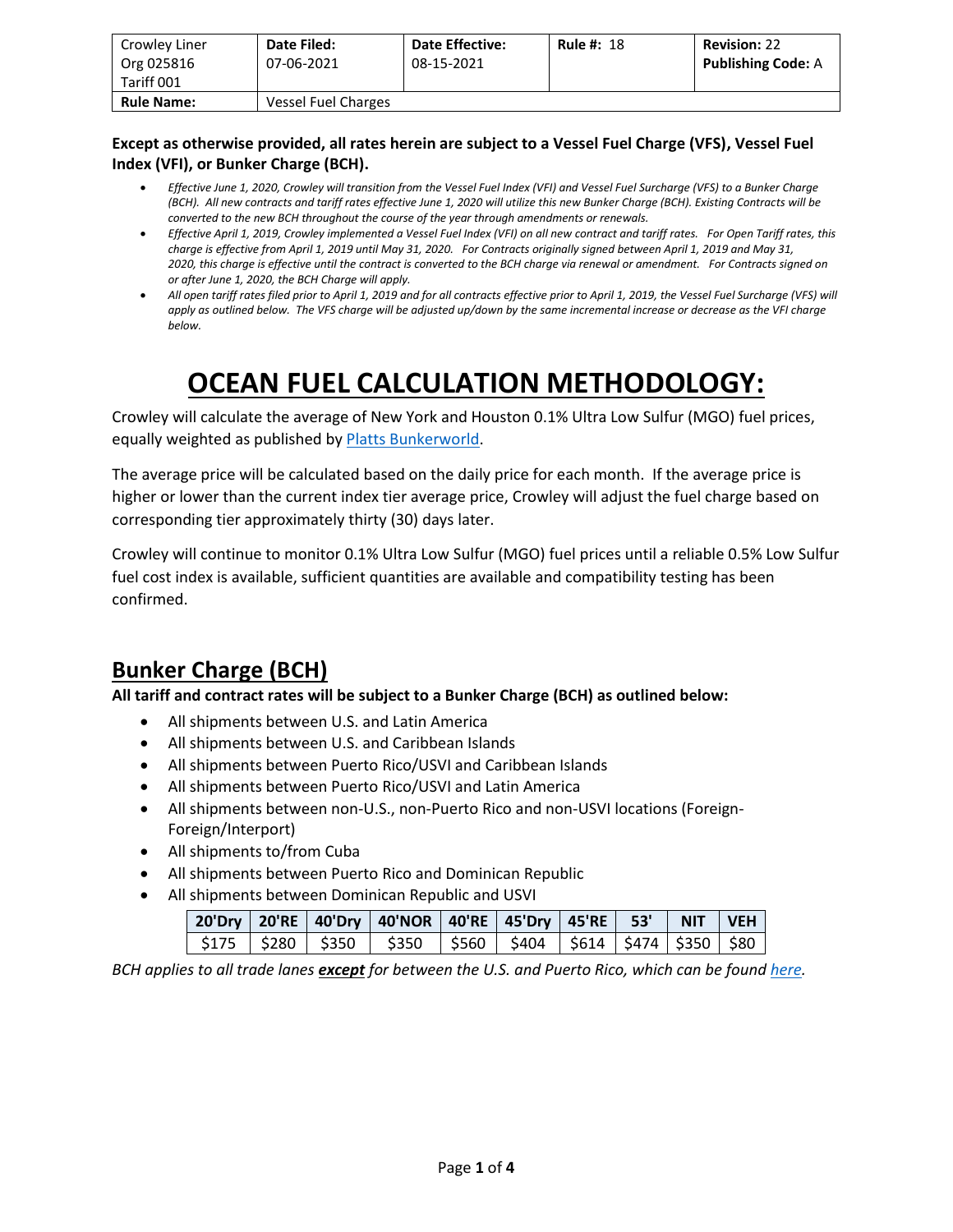| Crowley Liner<br>Org 025816 | Date Filed:<br>07-06-2021 | <b>Date Effective:</b><br>08-15-2021 | <b>Rule #: 18</b> | <b>Revision: 22</b><br><b>Publishing Code: A</b> |
|-----------------------------|---------------------------|--------------------------------------|-------------------|--------------------------------------------------|
| Tariff 001                  |                           |                                      |                   |                                                  |
| <b>Rule Name:</b>           | Vessel Fuel Charges       |                                      |                   |                                                  |

| <b>Price Range - Per</b><br><b>Metric Ton</b> |            | <b>BUNKER CHARGE TABLE</b> |               |       |                |               |       |                  |         |            |                 |  |
|-----------------------------------------------|------------|----------------------------|---------------|-------|----------------|---------------|-------|------------------|---------|------------|-----------------|--|
| <b>Start</b>                                  | <b>End</b> | 20'                        | <b>20' RE</b> |       | <b>40' NOR</b> | <b>40' RE</b> | 45'   | 45'<br><b>RE</b> | 53'     | <b>NIT</b> | <b>Vehicles</b> |  |
| \$0                                           | \$499      | \$100                      | \$160         | \$200 | \$200          | \$320         | \$230 | \$350            | \$270   | \$200      | \$50            |  |
| \$500                                         | \$549      | \$125<br>\$200             |               | \$250 | \$250          | \$400         | \$288 | \$438            | \$338   | \$250      | \$60            |  |
| \$550                                         | \$599      | \$150                      | \$240         | \$300 | \$300          | \$480         | \$346 | \$526            | \$406   | \$300      | \$70            |  |
| \$600                                         | \$649      | \$175                      | \$280         | \$350 | \$350          | \$560         | \$404 | \$614            | \$474   | \$350      | \$80            |  |
| \$650                                         | \$699      | \$200                      | \$320         | \$400 | \$400          | \$640         | \$462 | \$702            | \$542   | \$400      | \$90            |  |
| \$700                                         | \$749      | \$225                      | \$360         | \$450 | \$450          | \$720         | \$520 | \$790            | \$610   | \$450      | \$100           |  |
| \$750                                         | \$799      | \$250                      | \$400         | \$500 | \$500          | \$800         | \$578 | \$878            | \$678   | \$500      | \$110           |  |
| \$800                                         | \$849      | \$275                      | \$440         | \$550 | \$550          | \$880         | \$636 | \$966            | \$746   | \$550      | \$120           |  |
| \$850                                         | \$899      | \$300                      | \$480         | \$600 | \$600          | \$960         | \$694 | \$1,054          | \$814   | \$600      | \$130           |  |
| \$900                                         | \$949      | \$325                      | \$520         | \$650 | \$650          | \$1,040       | \$752 | \$1,142          | \$882   | \$650      | \$140           |  |
| \$950                                         | \$999      | \$350                      | \$560         | \$700 | \$700          | \$1,120       | \$810 | \$1,230          | \$950   | \$700      | \$150           |  |
| \$1,000                                       | \$1,049    | \$375                      | \$600         | \$750 | \$750          | \$1,200       | \$868 | \$1,318          | \$1,018 | \$750      | \$160           |  |

*\*\*Abbreviated scale. Will continue past \$1049*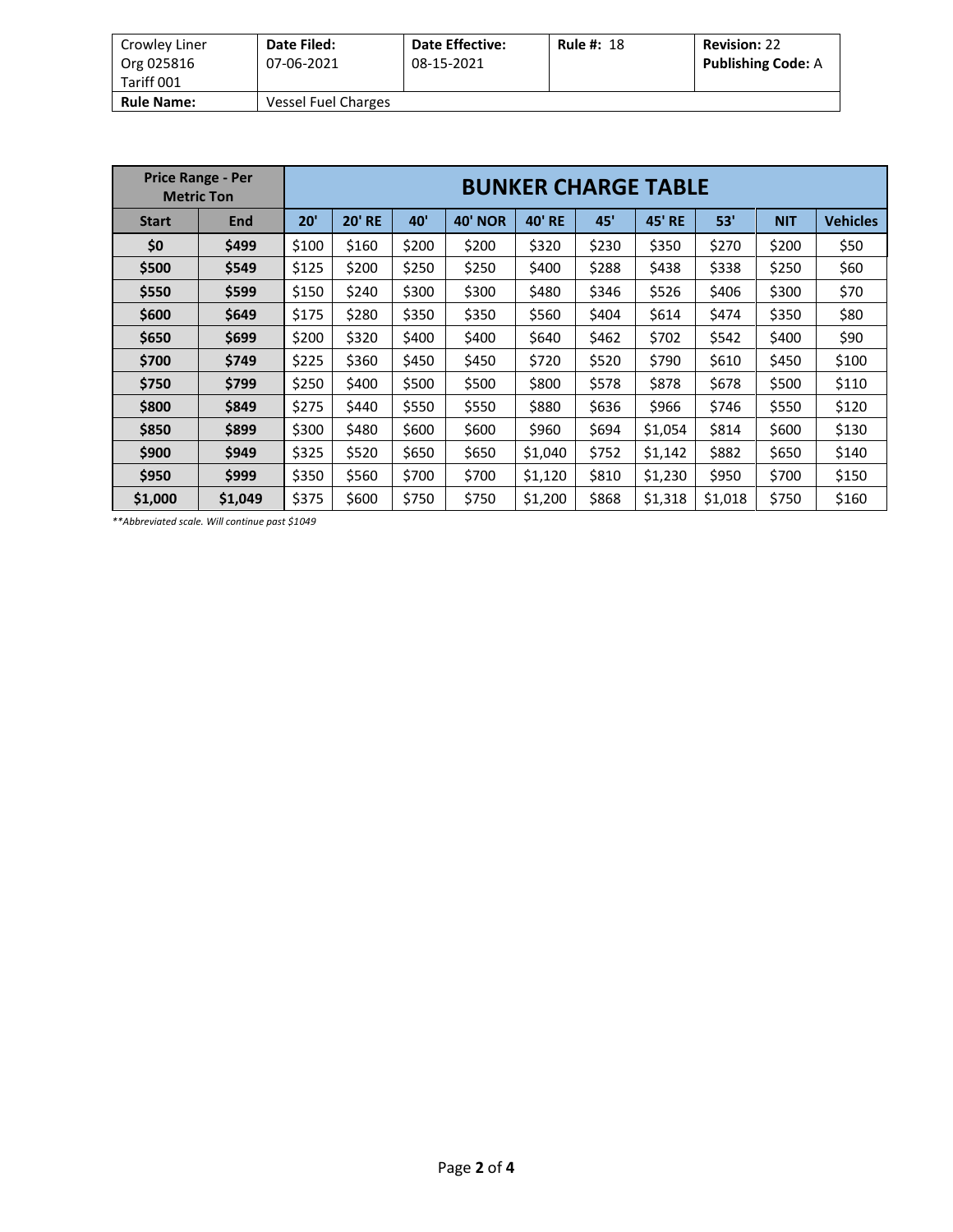| Crowley Liner<br>Org 025816<br>Tariff 001 | Date Filed:<br>07-06-2021 | <b>Date Effective:</b><br>08-15-2021 | <b>Rule #: 18</b> | <b>Revision: 22</b><br><b>Publishing Code: A</b> |
|-------------------------------------------|---------------------------|--------------------------------------|-------------------|--------------------------------------------------|
| <b>Rule Name:</b>                         | Vessel Fuel Charges       |                                      |                   |                                                  |

#### **Vessel Fuel Index (VFI)**

**All tariff and contract rates will be subject to a Vessel Fuel Index (VFI) charge as outlined below:**

- All shipments between U.S. and Latin America
- All shipments between U.S. and Caribbean Islands
- All shipments between Puerto Rico/USVI and Caribbean Islands
- All shipments between Puerto Rico/USVI and Latin America
- All shipments between non-U.S., non-Puerto Rico and non-USVI locations (Foreign-Foreign/Interport)
- All shipments to/from Cuba
- All shipments between Puerto Rico and Dominican Republic
- All shipments between Dominican Republic and USVI

|  | 20'Dry   20'RE   40'Dry   40'NOR   40'RE   45'Dry   45'RE   53'   NIT   VEH         |  |  |  |
|--|-------------------------------------------------------------------------------------|--|--|--|
|  | \$400   \$558   \$800   \$800   \$1,115   \$908   \$1,243   \$1,068   \$800   \$118 |  |  |  |

*VFI applies to all trade lanes except for between the U.S. and Puerto Rico, which can be foun[d here.](https://www.crowley.com/logistics/resources/rates-tariffs/stb/#18-1-vessel-fuel-surcharge-between-the-continental-us-and-puerto-rico)*

| <b>Price Range - Per</b><br><b>Metric Ton</b> |                         |       | <b>VESSEL FUEL INDEX TABLE</b> |         |                |               |         |               |         |            |                 |  |  |
|-----------------------------------------------|-------------------------|-------|--------------------------------|---------|----------------|---------------|---------|---------------|---------|------------|-----------------|--|--|
| <b>Start</b>                                  | End                     | 20'   | <b>20' RE</b><br>40'           |         | <b>40' NOR</b> | <b>40' RE</b> | 45'     | <b>45' RE</b> | 53'     | <b>NIT</b> | <b>Vehicles</b> |  |  |
| \$0                                           | \$499                   | \$325 | \$438                          | \$650   | \$650          | \$875         | \$734   | \$979         | \$864   | \$650      | \$88            |  |  |
| \$500                                         | \$549<br>\$350<br>\$478 |       | \$700                          | \$700   | \$955          | \$792         | \$1,067 | \$932         | \$700   | \$98       |                 |  |  |
| \$550                                         | \$599                   | \$375 | \$518<br>\$750                 |         | \$750          | \$1,035       | \$850   | \$1,155       | \$1,000 | \$750      | \$108           |  |  |
| \$600                                         | \$649                   | \$400 | \$558                          | \$800   | \$800          | \$1,115       | \$908   | \$1,243       | \$1,068 | \$800      | \$118           |  |  |
| \$650                                         | \$699                   | \$425 | \$598                          | \$850   | \$850          | \$1,195       | \$966   | \$1,331       | \$1,136 | \$850      | \$128           |  |  |
| \$700                                         | \$749                   | \$450 | \$638                          | \$900   | \$900          | \$1,275       | \$1,024 | \$1,419       | \$1,204 | \$900      | \$138           |  |  |
| \$750                                         | \$799                   | \$475 | \$678                          | \$950   | \$950          | \$1,355       | \$1,082 | \$1,507       | \$1,272 | \$950      | \$148           |  |  |
| \$800                                         | \$849                   | \$500 | \$718                          | \$1,000 | \$1,000        | \$1,435       | \$1,140 | \$1,595       | \$1,340 | \$1,000    | \$158           |  |  |
| \$850                                         | \$899                   | \$525 | \$758                          | \$1,050 | \$1,050        | \$1,515       | \$1,198 | \$1,683       | \$1,408 | \$1,050    | \$168           |  |  |
| \$900                                         | \$949                   | \$550 | \$798                          | \$1,100 | \$1,100        | \$1,595       | \$1,256 | \$1,771       | \$1,476 | \$1,100    | \$178           |  |  |
| \$950                                         | \$999                   | \$575 | \$838<br>\$1,150               |         | \$1,150        | \$1,675       | \$1,314 | \$1,859       | \$1,544 | \$1,150    | \$188           |  |  |
| \$1,000                                       | \$1,049                 | \$600 | \$878                          | \$1,200 | \$1,200        | \$1,755       | \$1,372 | \$1,947       | \$1,612 | \$1,200    | \$198           |  |  |

*\*\*Abbreviated scale. Will continue past \$1049*